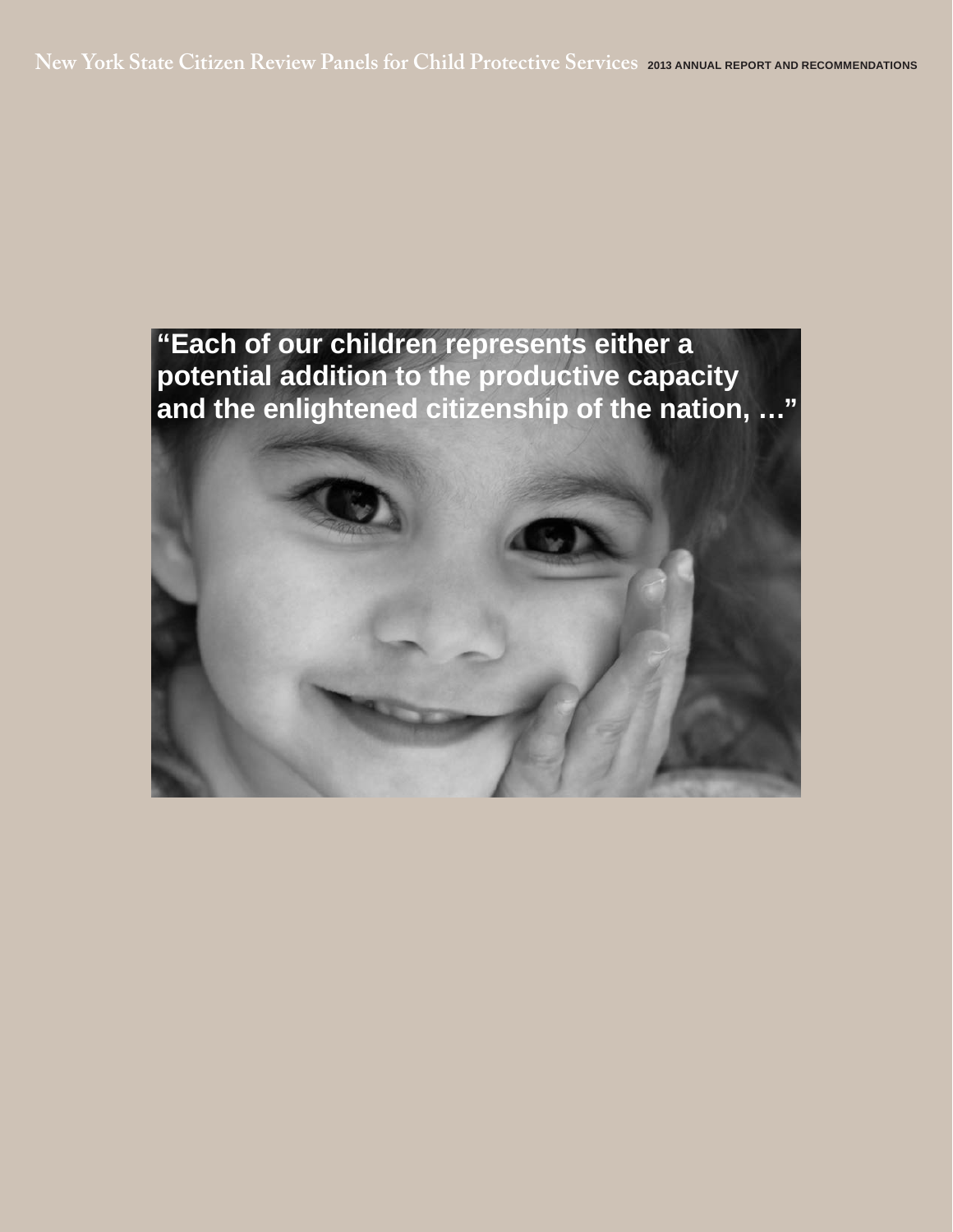**"**...or, if allowed to suffer from neglect, a potential addition to the destructive forces of the community.**"**

—Theodore Roosevelt Special Message to Congress, 1909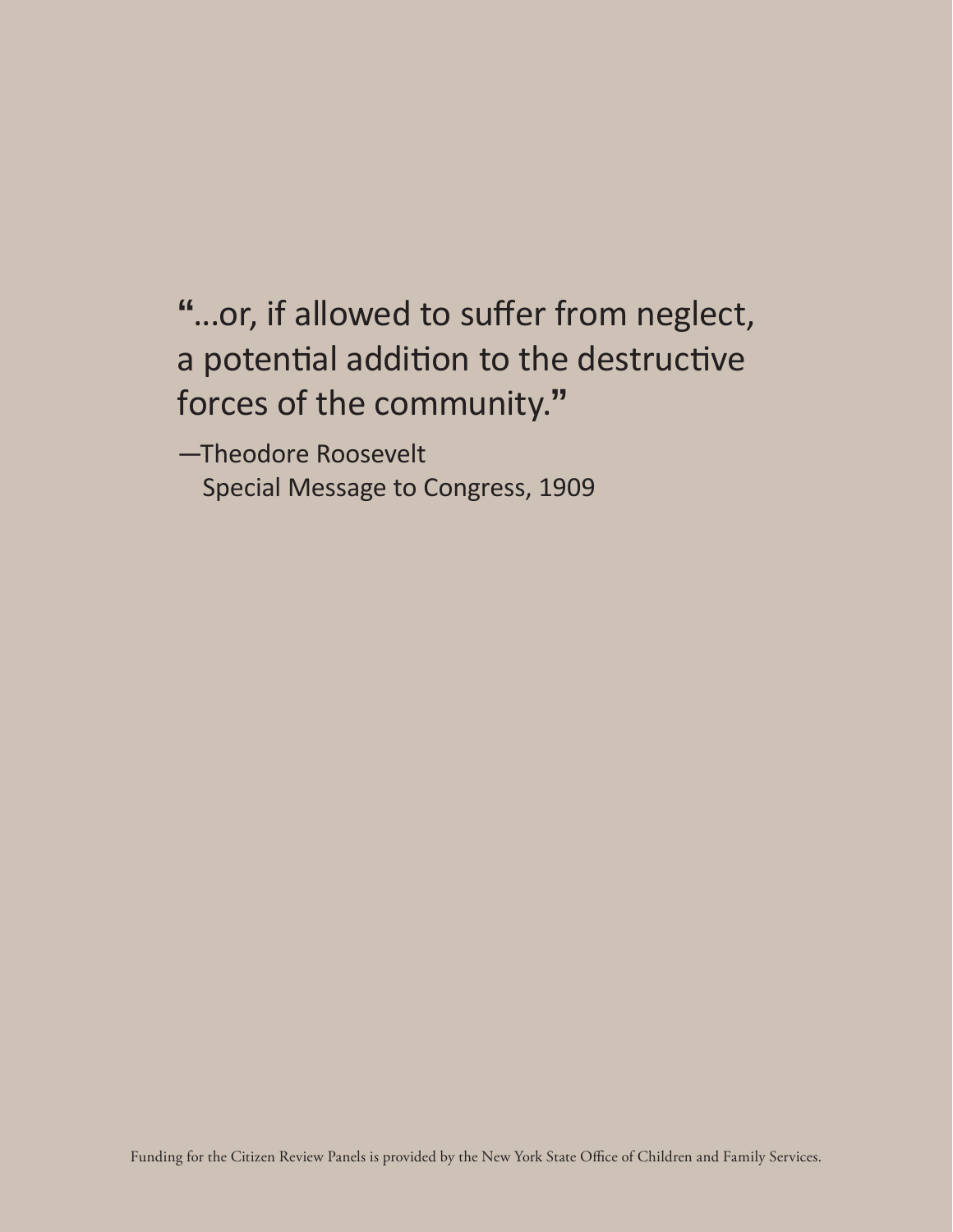# INTRODUCTION

The direct and indirect costs resulting from our country's failure to prevent children's maltreatment have been estimated at \$104 billion a year.<sup>1</sup> The weight on New York's economy, taxpayers, and businesses is excessive, and it is a strong reason to place a higher priority on the prevention of abuse and neglect of the state's future workforce.

The health care costs associated with abuse and neglect place a tremendous burden on the Medicaid system. Children who are maltreated incur annual Medicaid expenses more than \$2,600 higher than children not so identified.<sup>2</sup> They are two times more likely to use psychiatric services and three times more likely to use targeted case management for an estimated 9% of all Medicaid expenses for children.3

As abused kids grow up and become adults, the costs to society, employers and taxpayers continue to mount. The human toll of abuse and neglect can be even more devastating as children who have been abused or neglected carry with them the long-term consequences of maltreatment into adulthood. The Adverse Childhood Experiences (ACEs) research indicates that children who have experienced abuse and neglect in childhood are significantly more likely to suffer from chronic illness,

**"**We must change the 'child welfare system' into a 'child well-being system' that builds hope. America's goal should be to keep children safe from harm wherever they find themselves—in their families, in their schools and in their neighborhoods. The way to create that safe environment is to build communities where every child can envision and achieve success.**"**<sup>7</sup>

—William C. Bell, President and CEO Casey Family Programs

disability, a poor quality of life in adulthood, or early death. Further, they are more likely to have lower job performance and employment, and to experience homelessness.<sup>456</sup>

| Key New York State Child Welfare Facts                                   | 2011           | 2012           |
|--------------------------------------------------------------------------|----------------|----------------|
| State Central Register (SCR) Reports Accepted                            | 156,258        | 161,993        |
| Number of Children Named in Reports                                      | 216,702        | 211,290        |
| SCR Reports Assigned to Investigative Track<br>(Percent)                 | 146,997<br>94% | 149,951<br>93% |
| SCR Reports Assigned to FAR<br>(Percent)                                 | 9.261<br>5.9%  | 12,042<br>7.4% |
| Indicated Reports                                                        | 48,493         | 46,666         |
| Recurrence, Number of Children<br>(Percent)                              | 4.779<br>12.2% | 4.645<br>12.4% |
| Admissions into Foster Care                                              | 12,845         | 11.969         |
| Rate of First Admissions                                                 | 1.8%           | 1.7%           |
| <b>Exits Out of Foster Care</b>                                          | 14,314         | 13,203         |
| Exits to Permanency (adoption, reunification, guardianship)<br>(Percent) | 9.621<br>67%   | 8,602<br>65%   |
| Population in Care, on 12/31                                             | 21,463         | 20,450         |
| Re-entry into Foster Care (Percent)                                      | 15%            | 16%            |

Source: OCFS Data Warehouse. Accessed at<http://ocfs.ny.gov/main/cfsr/counties.asp>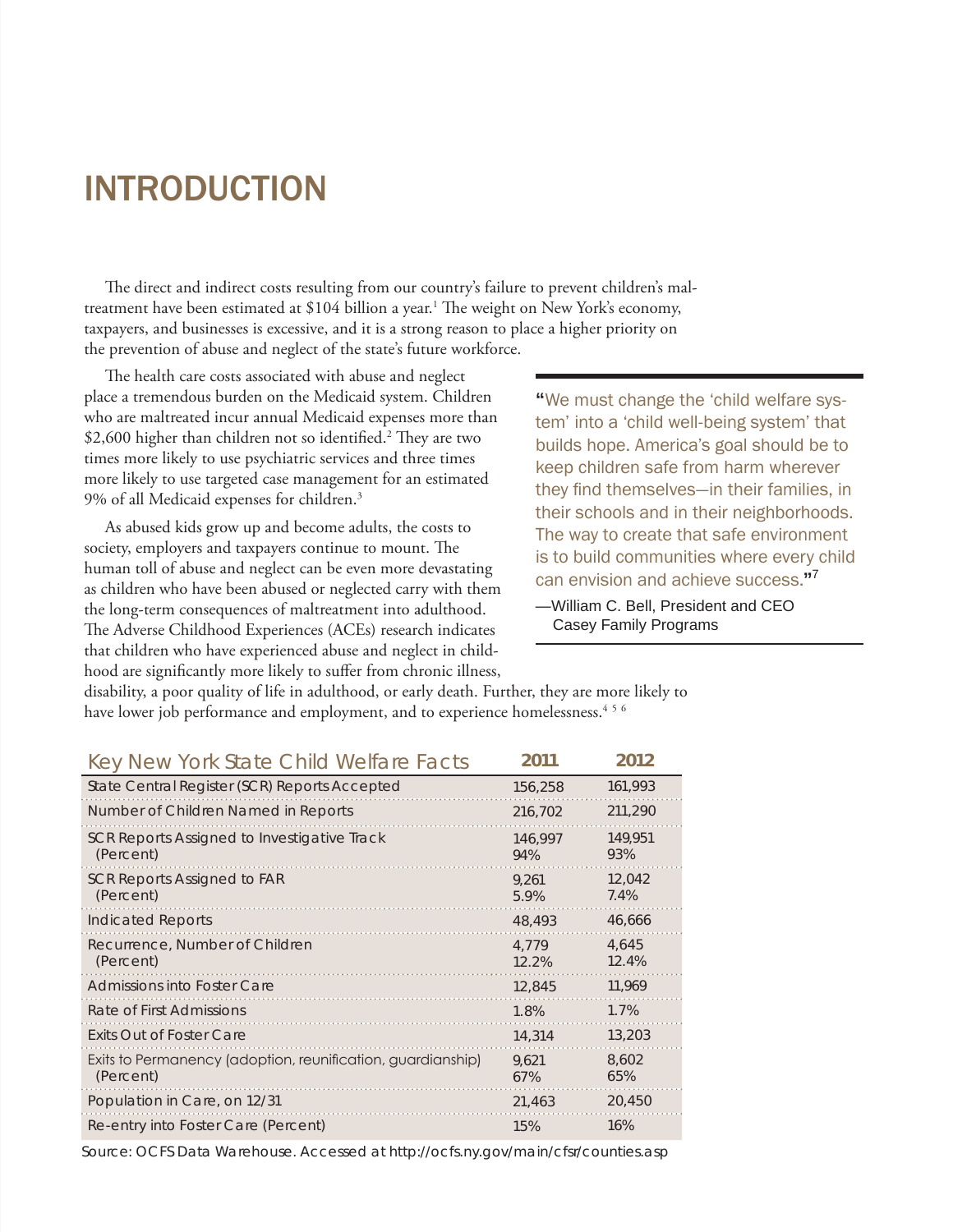One study found that adult women who had been physically abused as children experienced 22% higher health care costs than women reporting no abuse in childhood. Other studies have pointed out that chronic diseases, such as those associated with ACEs, can lead to productivity losses that are up to four times higher than the actual medical expenses for those diseases, for a loss of \$40 to \$75 billion in productivity every year. Other costs include the need for social services to respond to reports of abuse and neglect, treatment of acute injuries, and legal and court costs.<sup>8</sup> These expenses are shouldered by employers, taxpayers, and society as a whole.

States can do much to support the safety and healthy development of children. The research on the prevention of child abuse and neglect provides a clear pathway to the prevention of child maltreatment through policies, procedures and practices that nurture children,



The gray area across the pie chart represents the portion of risk attributable to Adverse Childhood Experiences or ACEs. Accessed at: http://aceresponse.org/give\_your\_support/Policy\_Examples\_14\_52\_sb.htm

strengthen families, and build caring and responsive communities. An increased focus on child well-being can lead to improved outcomes for children and reduced costs to society. This shift in practice recognizes that children need more than food, clothing and shelter to become fully functioning, successful adults and that the child welfare system's focus on risk-reduction is not enough.9 Attention must also be paid to reducing the trauma experienced and improving cognitive functioning, physical health and development, and social-emotional health.<sup>10</sup>

Leadership for this new focus is provided by the U.S. Health and Human Services Children's Bureau through a series of administrative memos, letters to agency directors and use of waivers.<sup>11</sup> Panel members fully embrace this added emphasis and encourage social services districts in New York State to adopt this shift in focus to child well-being using trauma-informed and evidence-informed practices.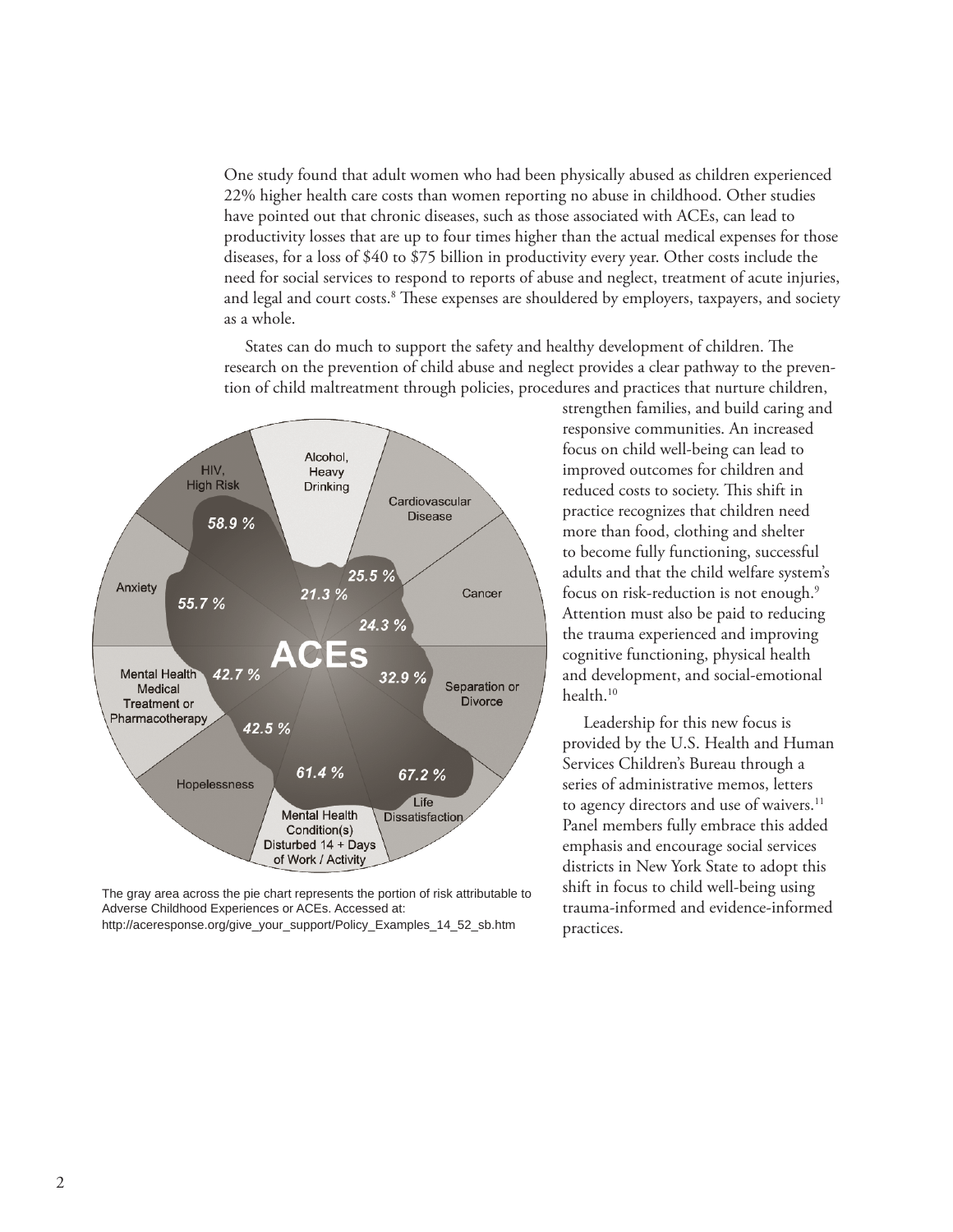# 2013 RECOMMENDATIONS

## ESSENTIAL CHILD WELFARE SERVICES

Restore open-ended funding for preventive, protective, adoption, aftercare, and independent living services to the full 65% state share as called for in New York State statute.

Uncapped preventive funding is the core component of the State's strategy to reduce foster care placements, by increasing services to families in their communities and homes, strengthening and supporting their ability to care for their children. Along with a capped Foster Care Block Grant, this funding strategy continues to accomplish its goal. In 2003 the foster care population totaled 37,232; by 2012 this number had dropped to 20,631, a 45% decline over 10 years.<sup>12</sup> During those same years, the number of reports accepted by the Statewide Central Register (SCR) increased 9%, and on December 31, 2012 the number of children receiving preventive/protective services was 54,284. The fund's impact on cost-savings and innovations in child welfare cannot be underestimated. Practice shifted from out-of-home placements to home- and community-based services that engage families. The Child Welfare Financing Law that permitted the incorporation of child welfare services outside of foster care established New York State as an innovation leader among the states.<sup>13</sup>

But local districts have lost ground since the 2007-08 budget, when the state share of funding for these services was cut from 65% to 62%, imposing an increased burden on local taxpayers. As county governments had to pick up a larger share of the cost for preventive services, the result has been a decline in the claims made for this funding as localities struggle with competing priorities within their budgets. The diminished use of these funds comes at the same time that the federal government is calling "for integrated use of trauma-focused screening, functional assessments, and EBP's (evidence-based programs) in child-serving settings."14 The stresses on counties are enormous as they struggle to manage workloads and increased reports accepted by the SCR. Local



governments are caught between the competing demands of child welfare needs, shrinking assistance from New York State, and a call for local tax relief.

For the most part, private non-profit social service agencies provide the family and community-based services that can help prevent child maltreatment and many strive to implement evidence-based or -informed practices. As it is, too many in need of these services don't have access to them, and the fiscal viability of the agencies that offer them are in jeopardy. These not-for-profit organizations are at a tipping point; they can no longer do more with less. Evidence-based or -informed practices cost more on the front end and pay off in terms of the outcomes they achieve. They require a greater amount of expertise and skill on the part of staff and a strict adherence to a model. Not-for-profits are called upon to use these practices and achieve better outcomes without receiving any new resources.

More services are needed to address the root causes of child maltreatment—social isolation, poverty, substance abuse, maternal depression, domestic violence and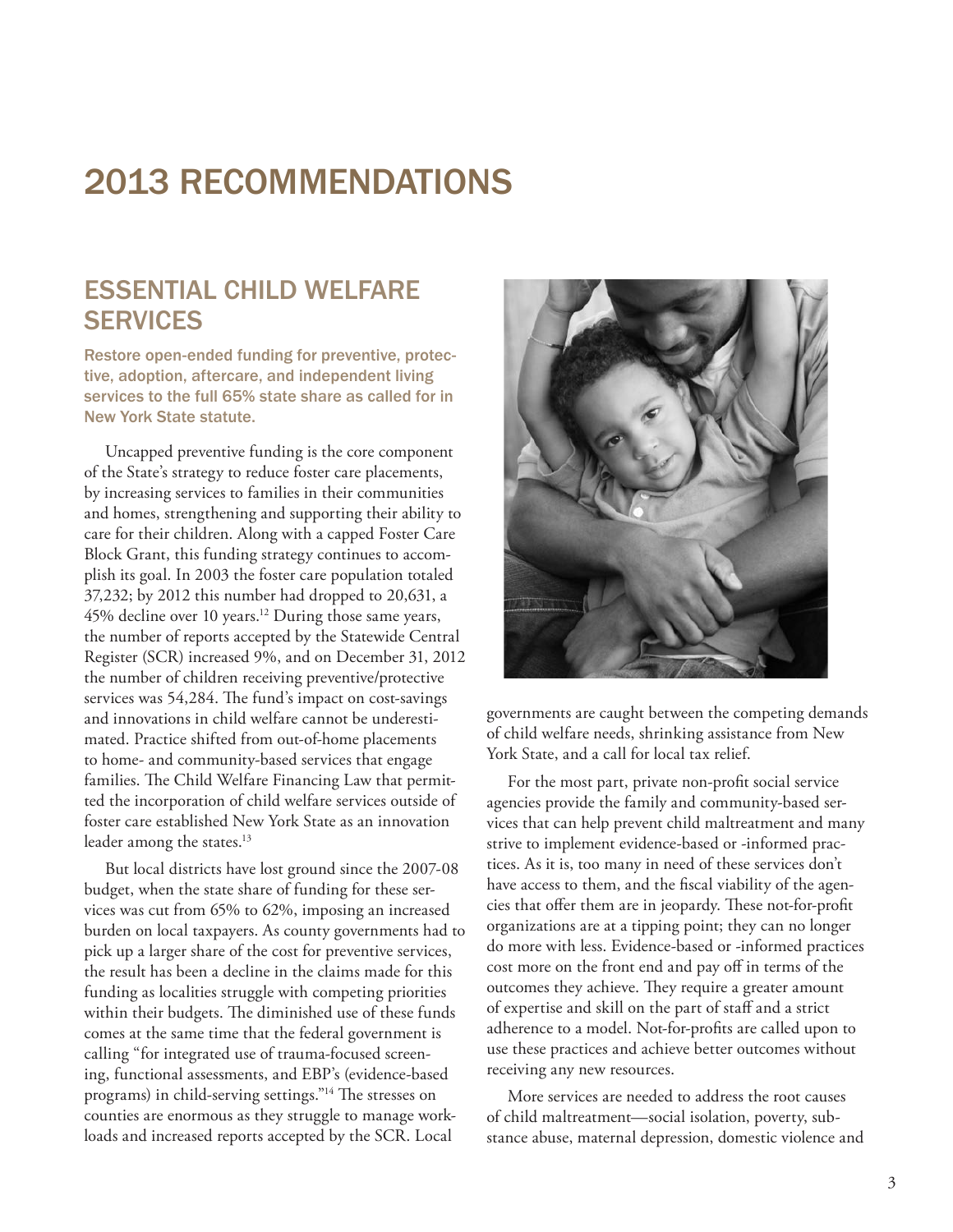lack of parenting skills.<sup>15</sup> As Wales' story below points out, services are needed not only to deal with an abused child's trauma, but also to help and support families who care for a child scarred by maltreatment, if we wish to prevent re-entry into the child welfare system. With close to one in four of the State's children living in poverty, assistance obtaining concrete supports and benefits can help put families back into the workforce and ameliorate the impacts of poverty on children. A large number of the reports that come into the SCR have to do with neglect that are poverty related. The Family Assessment Response (FAR) is particularly effective for these cases.



The expectations on the child welfare system are enormous, and adequate resources are required if the system is to reach those expectations. Restoring funding to the

65% state share called for in State statute would be a first step toward the Panels' aspiration goal of returning funding for these essential services to a 75% state share.<sup>16</sup>

# **Wales' Story**

Wales Brown works as a Clinical Case Manager and Parent Educator helping and supporting family members to develop skills to better care for their children. He also served as a foster parent with a reputation for handling some particularly difficult problem behaviors displayed by children due to a lack of parenting or trauma. Several years ago he took on the role he wanted most in life, to be a dad. He did it by adopting one boy under his care. He then adopted three brothers. His sons now range in age from 10 to 18. His oldest son still suffers tremendously from the abuse he endured as a young child and, at one point in his life, the boy had to be hospitalized frequently. These hospitalizations were expensive—\$343,000 for one particularly lengthy stay. However, in the past six years, he has needed only three short hospitalizations. The difference: Wales' determination to keep his son at home rather than to place him in a residential setting as the Office of Mental Health (OMH) encouraged. As a last effort to keep him at home, Wales was offered services provided by an esteemed trauma specialist. It took nine months for his son to improve, though he still struggles. Another of his sons

was determined to have an IQ of 62, but with structure, consistent school attendance, and tutoring, he was recently determined to have an IQ of 98 and no longer in need of special education. His youngest has short-term memory loss and has an Individualized Education Plan or IEP.

Even with his training and skills, Wales has difficulty obtaining the needed services and supports for his family. He feels lucky that he can sometimes travel and pay for experts and services himself. The support and trainings he accesses at a nearby post-adoption resource center have been particularly helpful. But Wales reported that the postadoption resource center will be closing soon. He also finds respite services from OMH valuable.

As a single parent, Wales finds it a challenge to provide his sons with opportunities in life, but he is determined. Once, when he came to the hospital to pick up his oldest son and take him home after a stay, his son asked him, "Why do you keep coming back for me?" Wales responded, "Because you live with me at home, not in a hospital."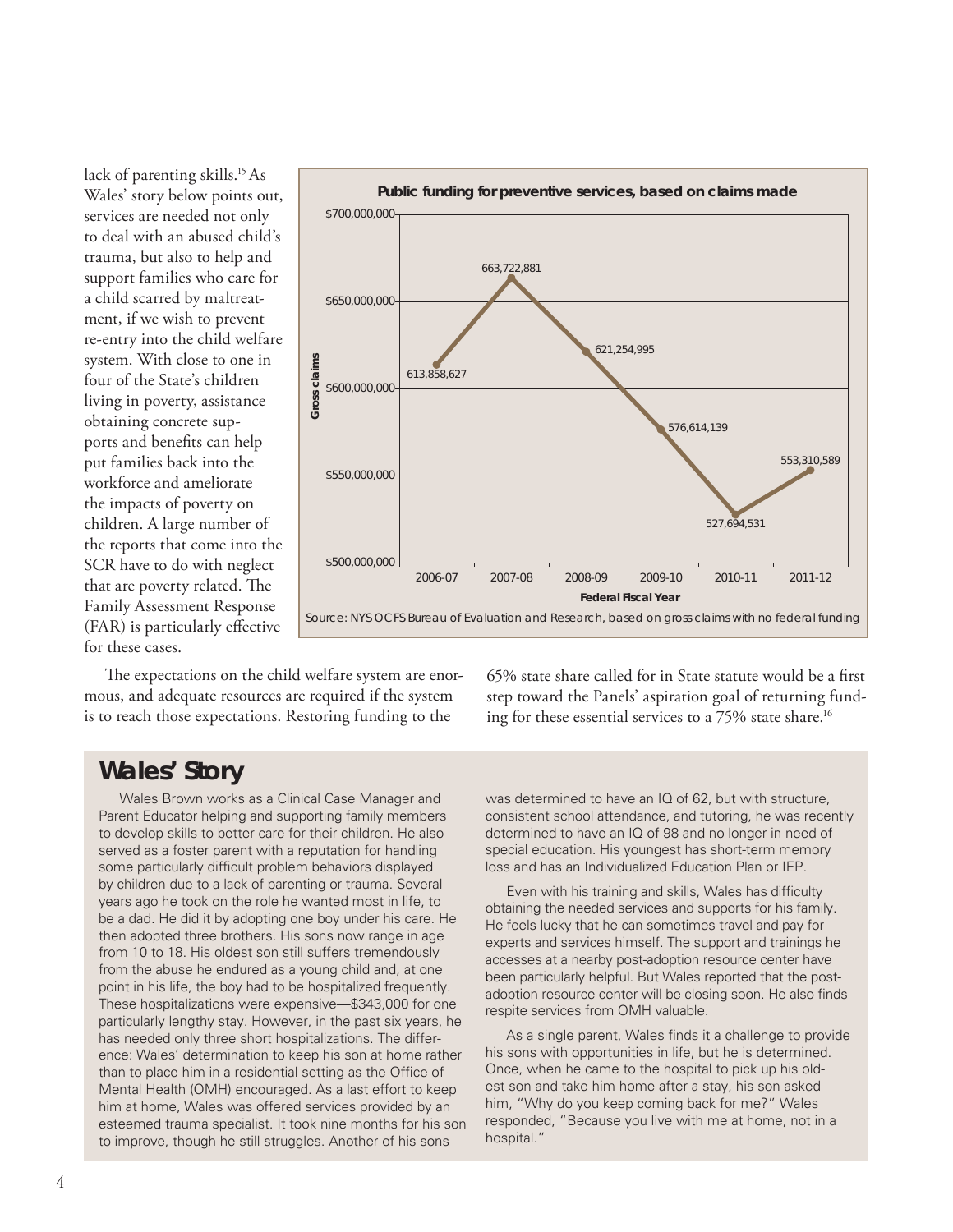# FAMILY ASSESSMENT RESPONSE (FAR)

Continue to support implementation of FAR throughout New York State, by providing the necessary training, coaching and flexible funding needed to meet individual family needs.

Conduct an evaluation of FAR incorporating a broader representation of counties utilizing an approach that includes a cost/benefit analysis.

FAR is a child protective services (CPS) response which is used for low- or moderate-risk reports accepted by the SCR. FAR caseworkers must do a safety assessment and assess risk on each report. If a serious concern is identified, the case is transferred to the investigative track. By law, many types of reports are excluded from a FAR response. Offering FAR allows county departments of social services to strategically dedicate staff time and investigation resources to reports where court involvement may be necessary to protect children. For reports assigned to this differential response, FAR engages family members to identify needs and solutions and helps them access services.

FAR has grown from the initial six counties offering the response in 2008 to 25 counties in 2013. New York City began implementation of FAR in January 2013 within one zone in the borough of Queens, and has already expanded its practice within Queens. In addition, counties offering FAR have deepened their commitment to the practice by adding staff and categories of reports for which a FAR approach can be assigned. Five counties have withdrawn from using the FAR response due to various district issues such as changes in leadership and staffing issues not related to the practice itself. Over 36,900 CPS reports were assigned to the FAR track from 2009 through May 2013.17 Nationally, 27 states, territories or localities implement a differential response (FAR) and another 12 are planning for implementation.<sup>18 19</sup>

The New York State Office of Children and Family Services (OCFS) recently completed a two-year evaluation conducted in two pilot counties in the state. The evaluation demonstrated that families assigned to FAR are less likely to have a petition filed in Family Court and that FAR can reduce placements into foster care. Importantly, children were found to be just as safe with the FAR approach as with the investigative approach.<sup>20</sup>



### **FAR in Orange County: Commissioner David Jolly, in his Own Words.**

Orange County became an early adopter of FAR because we saw a need to come up with something different to meet the needs of our families. FAR gave us an opportunity to take a more strength-based, familyfocused approach to reflect what we wanted to be as a social services agency. At the time, 68% to 70% of the reports we investigated were unfounded. We commonly track educational neglect and cases involving adolescents to FAR. It's important to take into consideration any history of reports, history of the family, and type of case in making a decision as to whether or not to assign a case to FAR. All cases begin the same way with a safety assessment no matter the track; our first obligation is to keep children safe.

We are seeing positive outcomes. Families are more willing to engage with us and accept services in the household. They are also much more willing to improve their parenting. Our staff is 100% on board with FAR. It has changed our practice and our perspective and is having a ripple effect throughout the agency. Our staff are inspired to offer a more family-focused approach no matter the track.

We still struggle with a couple of issues. We know our caseworkers in the investigative track experience stress. This is a challenge for our supervisors. The caseworkers in the investigative track have very difficult cases which lead to indicated reports. We also need more flexible funding. This is a top priority for our department. Preventive funding is critical to our success.

Going forward, we plan to deepen our skills by doing more advanced training and hope to build a bigger FAR unit. We will continue to develop a community understanding of FAR as an alternative in hopes of eliminating the stigma associated with CPS involvement. We are happy to have a much more appropriate response for families with emergency needs.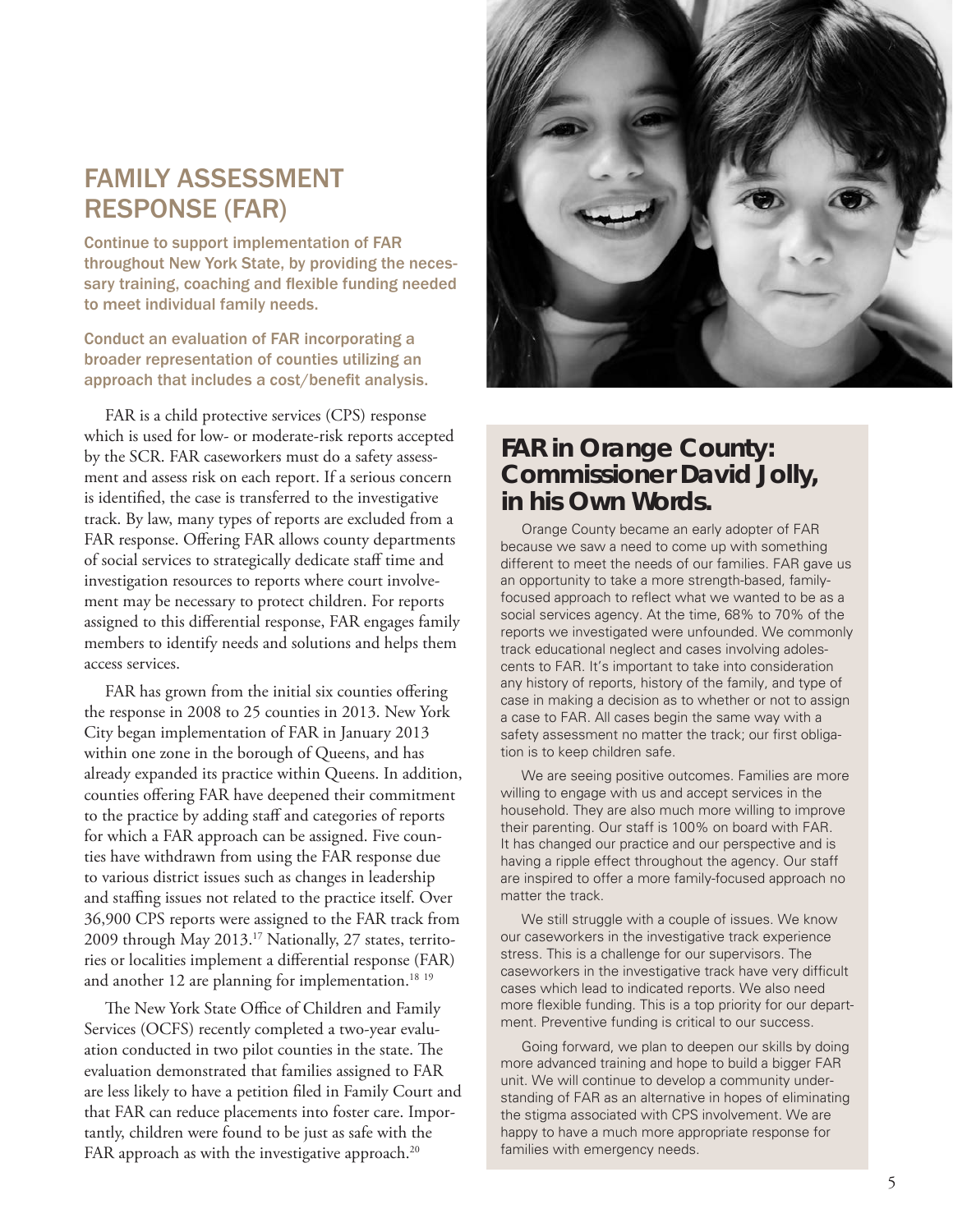

Panel members urge OCFS to continue its longstanding support for FAR and to encourage and allow more counties to offer the response as an integral tool in their child welfare practice. Further, the panels encourage OCFS to conduct a broader evaluation of FAR in New York State that incorporates additional counties beyond those in the original pilot and allows for a cost-benefit analysis to include improved outcomes for children and families, children's safety, use of services and cost-savings.

# RACIAL EQUITY

Continue to address and seek to eliminate racial and ethnic disproportionality and disparities by expanding OCFS's work to additional counties through the use of data-informed and data-driven strategies.

Recruit more racially and ethnically diverse and bi-lingual staff to child welfare.

Require continuous staff development and education advancing cultural competence and responsiveness in child welfare.

Panel members reiterate their recommendations to achieve racial equity in child welfare policies, procedures and practices, as noted in the Panels' 2012 Annual Report. It is well known that children of color are overrepresented in the child welfare system in New York State and across the country. Black, Latino, and Native American children enter the system in greater numbers relative to their proportions of the general population and are more likely to have an indicated case, enter foster care, and remain in foster care longer. The disparity for Black children is particularly pronounced.

In 2009, OCFS initiated a pilot project in six counties to address high rates of disproportionality and disparities that is now operating in twelve select counties. Strategies used by the pilot counties vary but usually include training in cultural competence, using data to identify where disparities exist, implementing FAR in low-income communities, and locating services to increase access in communities of need. In 2013, OCFS focused this pilot work on three counties that offer a FAR track. The work is complex and difficult and is critically important if the system is to achieve fair outcomes. It has yet to achieve its goal of reductions in disparities. While this work has included outreach to numerous community partners including the courts, panel members encourage outreach to various mandated reporters including law enforcement, health care professionals including hospital staff, and school district personnel.

Panel members encourage a deeper examination of the system as a whole as well as within individual districts of social services using the following questions as a guide:

- $\triangleright$  Does poverty play a role in disproportionate minority representation?
- $\triangleright$  Are there differences in the types of reports and allegations from mandated sources for minority and non-minority groups?

| Disparity Index <sup>21</sup> | <b>SCR Reports</b> |      |      | <b>Indicated Reports</b> |                |      | In Foster Care |      |      |
|-------------------------------|--------------------|------|------|--------------------------|----------------|------|----------------|------|------|
|                               | 2010               | 2011 | 2012 | 2010                     | 2011           | 2012 | 2010           | 2011 | 2012 |
| <b>Black</b>                  | 2.10               | 2.10 | 2.08 | 2.60                     | 2.70           | 2.72 | 6.90           | 6.20 | 5.06 |
| Hispanic                      | 1.40               | 1.30 | 1.27 | .70                      | 1.70           | 1.73 | 2.40           | 1.90 | 2.09 |
| Native American               | ΝA                 | .20  | 1.22 | ΝA                       | $1.50^{\circ}$ | l.40 | ΝA             | 2.80 | 2 09 |

Source: NYS OCFS Bureau of Research, Evaluation and Performance Analysis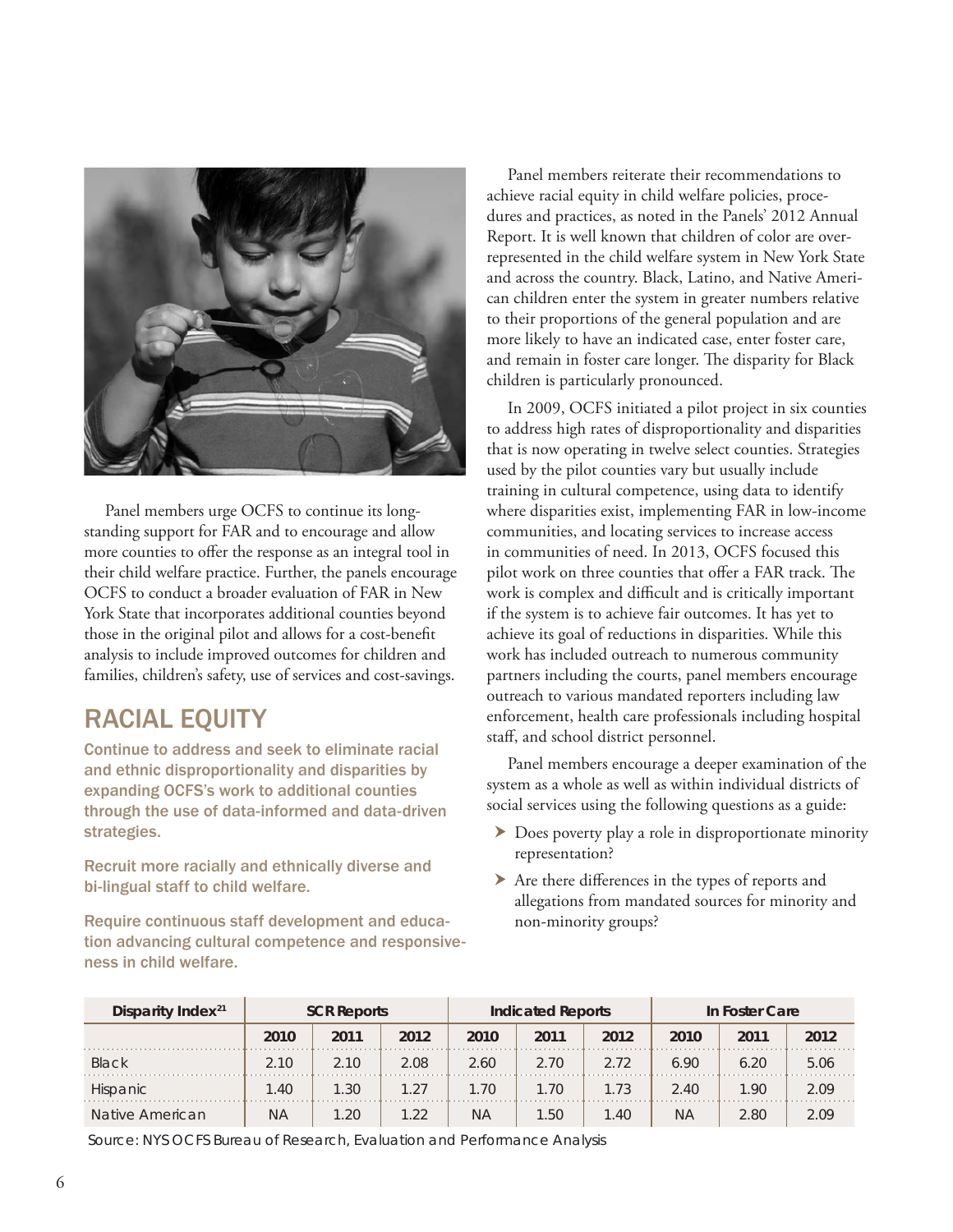- $\blacktriangleright$  Are there differences between reporting sources (mandated vs. non-mandated) for minorities and others?
- Are appropriate and adequate services located in communities of color and accessible to the populations most in need?
- $\blacktriangleright$  How are cultural differences addressed in staff development and training? How are these differences understood and used in training staff in family engagement strategies?
- $\blacktriangleright$  Are districts collaborating with representatives of immigrant communities to build understanding and competence?
- $\blacktriangleright$  Are there differences in disparity rates in counties offering FAR?
- $\blacktriangleright$  To what extent does potential liability factor into placement decisions?
- h Are risk assessments conducted adequately? Do families with similar risk assessment profiles receive similar services?

# ADDITIONAL RECOMMENDATIONS

In addition to the previous recommendations, the New York State Citizen Review Panels offer their continued support for the following recommendations and urge their adoption:

### HOME VISITING PROGRAMS

Restore funding for Healthy Families NY to \$26.8 million, an increase of \$3.5 million.

Provide \$5 million in funding to sustain The Nurse-Family Partnership (NFP program), an increase of \$3 million.

Home visiting programs are evidence-based primary prevention programs aimed at new mothers and fathers at a time when they are most receptive to services. Programs improve health outcomes for babies, improve parenting skills, reduce the incidence of abuse or neglect, and increase school readiness and parental employment. These programs have suffered from lack of funding to meet the demand for services. These programs achieve cost savings through reductions in low birth-weight babies and



associated medical expenses, reducing recurrence in abuse and neglect reports, and increased school performance and less need for special education.

Funding for Healthy Families NY has been effectively reduced by 15% since SFY 2007-08.<sup>22</sup> Healthy Families NY providers reported a cut back in services offered, inability to provide families needed supplies to care for and keep babies safe, and higher caseloads and reduced wages leading to staff turnover. The Nurse-Family Partnership program is now in four counties and the five boroughs of New York City. Once funded at \$5 million, the SFY 2013-14 Budget funds NFP at \$2 million.

### EDUCATIONAL NEGLECT

Eliminate educational neglect as a basis for child protective reports for children 13 and older.

Identify effective practices to reduce absenteeism, educate school district personnel about these practices and support the implementation of promising models in school districts throughout the state.

### Address chronic absenteeism in primary and elementary schools where research shows the most promising results.

Since 2010, panel members have urged a change in statute for situations involving teens who choose not to attend school but whose parents are reported to the SCR for educational neglect only. A CPS response is simply not effective in such circumstances and represents an inappropriate use of child protective resources. In 2012, 23,111 reports containing an allegation of educational neglect were investigated and were determined as either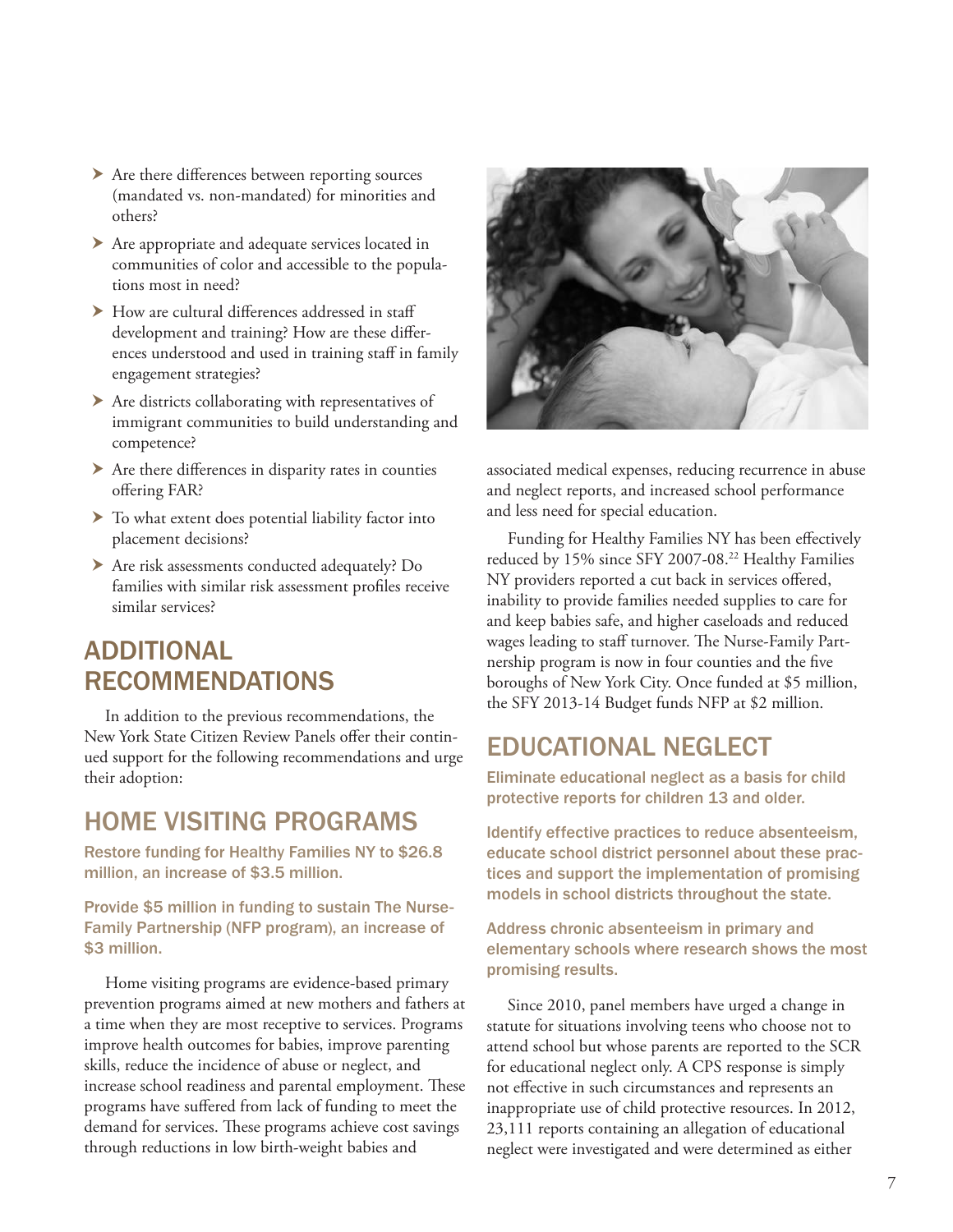

indicated or unfounded. Of these, 9,716 (42%) involved only an educational neglect allegation, and 64% of these reports were unfounded. Of the reports with additional allegations of abuse or neglect, 53% were unfounded.<sup>23</sup> Fifty-five percent of the reports involved teens 13 to 17 years of age, 61.7% of which were unfounded. Many of the educational neglect reports are tracked to FAR and have no determination.

School district and child welfare personnel, including the State Department of Education and OCFS, should work in collaboration to identify promising practices and to support their implementation. Operation Start Strong, Ready Freddy, Read to Succeed, Get Schools, and Say Yes to Education are initiatives currently in use in New York State to increase school attendance and improve education outcomes.

Panel members also call on school districts to address chronic absenteeism in the primary and elementary grades before children fall behind in school.<sup>24</sup> Schools with average daily attendance rates between 94% and 97% should analyze their data to identify any potential problem with chronic absenteeism; those below 94% should immediately address chronic absenteeism to improve student performance.<sup>25</sup> This is particularly true for students in the early grades where attendance in school is linked to success in reading. California found that only 17% of those chronically absent in Kindergarten or 1st grade were proficient in reading by 3rd grade compared with 64% of those who attended school regularly.<sup>26</sup> Nearly 17% of New York's SCR reports that included an educational neglect allegation involved children between the ages five to seven, 43% of which were unfounded.

In addition, poor attendance in 6th grade is one of the indicators, along with misbehavior and course failure, that can predict 60% of the students who will not graduate from high school.27 Twenty-eight percent of New York's reports with an educational neglect allegation involved children ages 8 to 12; 58% of them were unfounded.<sup>28</sup>

Addressing attendance and truancy will support and enhance the Governor's education investments and goal of increased graduation rates.

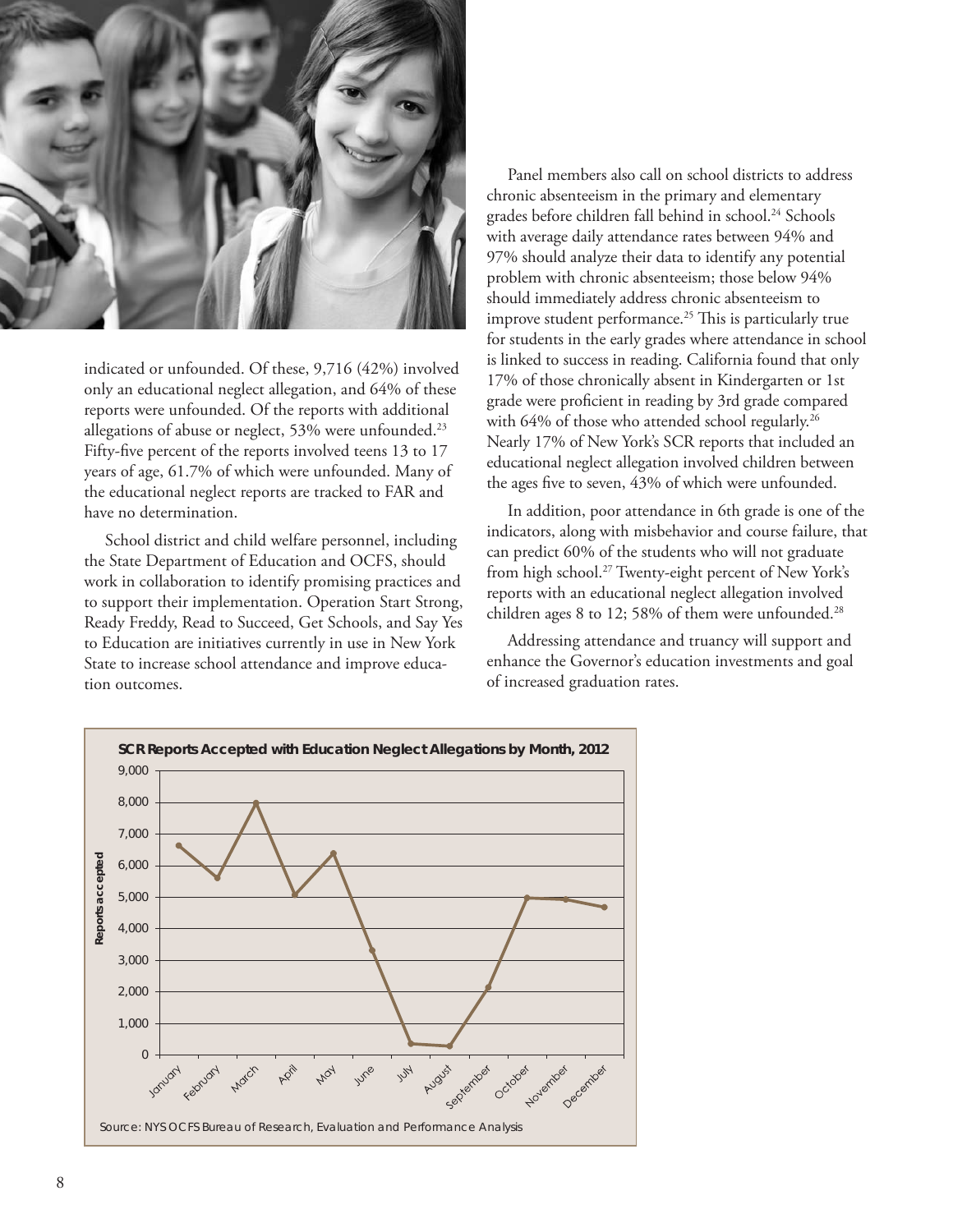# KINSHIP CAREGIVER SERVICES AND KINSHIP GUARDIANSHIP ASSISTANCE PROGRAM

Restore funding for Kinship Caregiver Services and the Kinship Navigator Program to \$3 million.

### Fund Kinship Guardianship Assistance Program (KinGAP) as an uncapped permanency option with no reduction to the Foster Care Block Grant.

Two programs administered by OCFS are available to kin taking care of children when parents can no longer do so: Kinship Caregiver Programs and Kinship Guardianship Assistance Program (KinGAP). Kinship Caregiver Programs are available to family members taking care of children outside the child welfare system. Programs commonly provide peer support, assistance with services, activities and other resources. Approximately 153,000 children are in kinship care, with 54,305 of the caregivers age 60 or older, 21.7% of whom have incomes below the poverty level. The costs for these services average \$466 per year per child. There were once 21 multicounty programs; now eight programs remain covering 11 counties.29 In addition, federal funding is supporting



and receive much needed financial support. Between January 1, 2013 and December 12, 2013, 242 children left foster care and entered into approved KinGAP arrangements. A total of 339 children entered KinGAP arrangements since the start of KinGAP in April, 2011.<sup>30</sup>

Panel members urge appropriate funding for these programs and ask that OCFS ensure that local departments of social services fully inform family members of their placement options as required by the Fostering Connections and Increasing Adoptions Act.

a national demonstration project involving five departments of social services in New York and the Kinship Navigator which supports kin via an information and referral network statewide. The work includes conducting a comprehensive evaluation. The purpose of the work is to use a collaborative approach to improve outcomes related to safety, permanency and well-being.

KinGAP is available to relatives caring for kin in approved or certified foster care homes, when adoption and reunification have been ruled out. Relative foster care providers can apply for the program and, once approved, leave the child welfare system

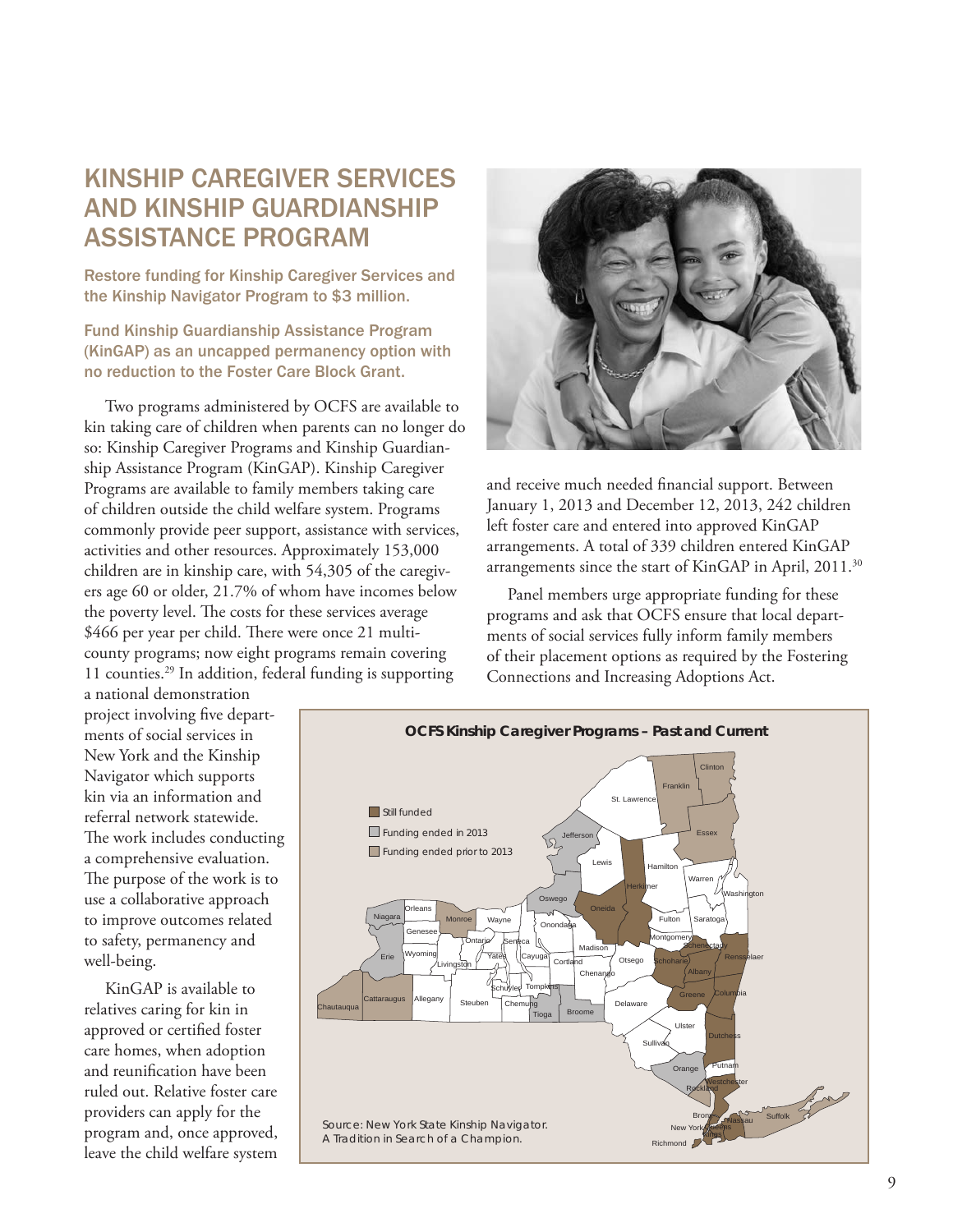# 2013 PANEL ACTIVITIES



### **Eastern Panel**

#### **MEETING, FEBRUARY 5, 2013**

Gail Haulenbeek, OCFS Bureau Director, Bureau of Practice Improvement, Division of Child Welfare & Community Services, began the meeting by providing an overview of the OCFS Supervisor Training project, now in its third and final year. Frank Woods, Coordinator for the Office of Court Administration Division of Professional and Court Services, Child Welfare Court Improvement Project and Betsy Stevens, Associate Counsel Legislation & Special Projects Division of Legal Affairs with OCFS, provided a statewide overview of the Court Improvement Project. Honorable Judge Gerard Maney, Albany County Family Court, and Commissioner Colette Poulin, Albany County Department for Children, Youth & Families, provided an overview of Albany County's work within the Court Improvement Project.

#### **MEETING, MAY 31, 2013**

Charles Carson, OCFS Assistant Deputy Counsel, provided an overview of the "some credible evidence" and "a preponderance of evidence" standards in New York's child welfare laws and the challenges they present. OCFS Bureau Director Gail Haulenbeek, Children & Family Services Specialist 1 Michelle Heyward-Cooper, and Research Scientist Joanne Ruppel provided an update on FAR practice in New York State and an overview of the 2-year evaluation of FAR. Bridget Walsh, Schuyler Center for Analysis and Advocacy Senior Policy Associate, provided an update on home visiting in New York State and led a discussion as to how to build a system across the state that would offer access to all who need these programs. Panel members reviewed the 2013-14 Budget and legislation under consideration during the current session. They also discussed the need for additional panel members.

#### **MEETING, SEPTEMBER 20, 2013**

Emily Bray, OCFS Associate Attorney in the Legal Division, provided an overview of the Justice Center which began implementation on June 30<sup>th</sup>. Sophine Charles, Preventive Services Associate for Policy and Practice for the Council on Family and Child Caring Agencies, discussed her work supporting over 200 foster care agencies in the state with implementation of evidence-based practices. Northern Rivers Family Services staff including Chief Officer of Programs and Services Audrey LaFrenier, Clinical Case Manager and Parent Educator Wales Brown, Director of Consultation and Research Dr. Richard

Kagan, and Director of Training Joanne Trinkle provided an overview of their preventive services, challenges in sustaining them, and trauma-informed practices at Northern Rivers. Panel members proposed recommendations to present at the October Joint Panel meeting.

#### **MEETING, DECEMBER 13, 2013**

OCFS Deputy Commissioner, Office of Strategic Planning and Policy Development Jeanne Milstein, and OCFS Director Rebecca Colman and Assistant Director Joanne Ruppel from the Bureau of Research, Evaluation, and Performance Analytics, discussed the state agency's current and future plans for research, plans for addressing child well-being within the context of child welfare, and implementation of standardized assessment tools. Edward Blatt, Smarter Social Programs Market Segment Manager, IBM Software Group, Enterprise Content Management, discussed the use of predictive analytics in child welfare. Panel members discussed the need for child welfare data and topics for their 2014 meetings.

### **Western Panel**

#### **MEETING, MARCH 1, 2013**

Amy Fleischauer, Director of Victim Services, International Institute of Buffalo**,** met with panel members to discuss her work with victims of human trafficking which includes children involved in the sex trade and those living in households with domestic violence. The International Institute works with victims, provides needed services, and trains human services professionals about identifying potential victims and supporting them. Panel members received information about Prevent Child Abuse New York's planning for a statewide Enough Abuse Campaign. Panel members reviewed the Executive Budget and discussed their visit to Niagara County Department of Social Services.

#### **MEETING, MAY 10, 2013**

Panel members met with Melissa Desiderio, Supervisor of the Catholic Charities of Buffalo's Refugee Preventive Services Program, Ali Kadhum, President of Buffalo Immigrant and Refugee Empowerment Coalition (BIREC), and representatives of the Monroe County Department of Social Services including Lisa Deutsch, Child Protective Investigation Supervisor, Evelyn Bianchi, Residential Services Unit Supervisor, Lena Pride-Stepherson, Unaccompanied Refugee Minor (URM) Senior Caseworker, and Jen Berenson, CFS Supervisor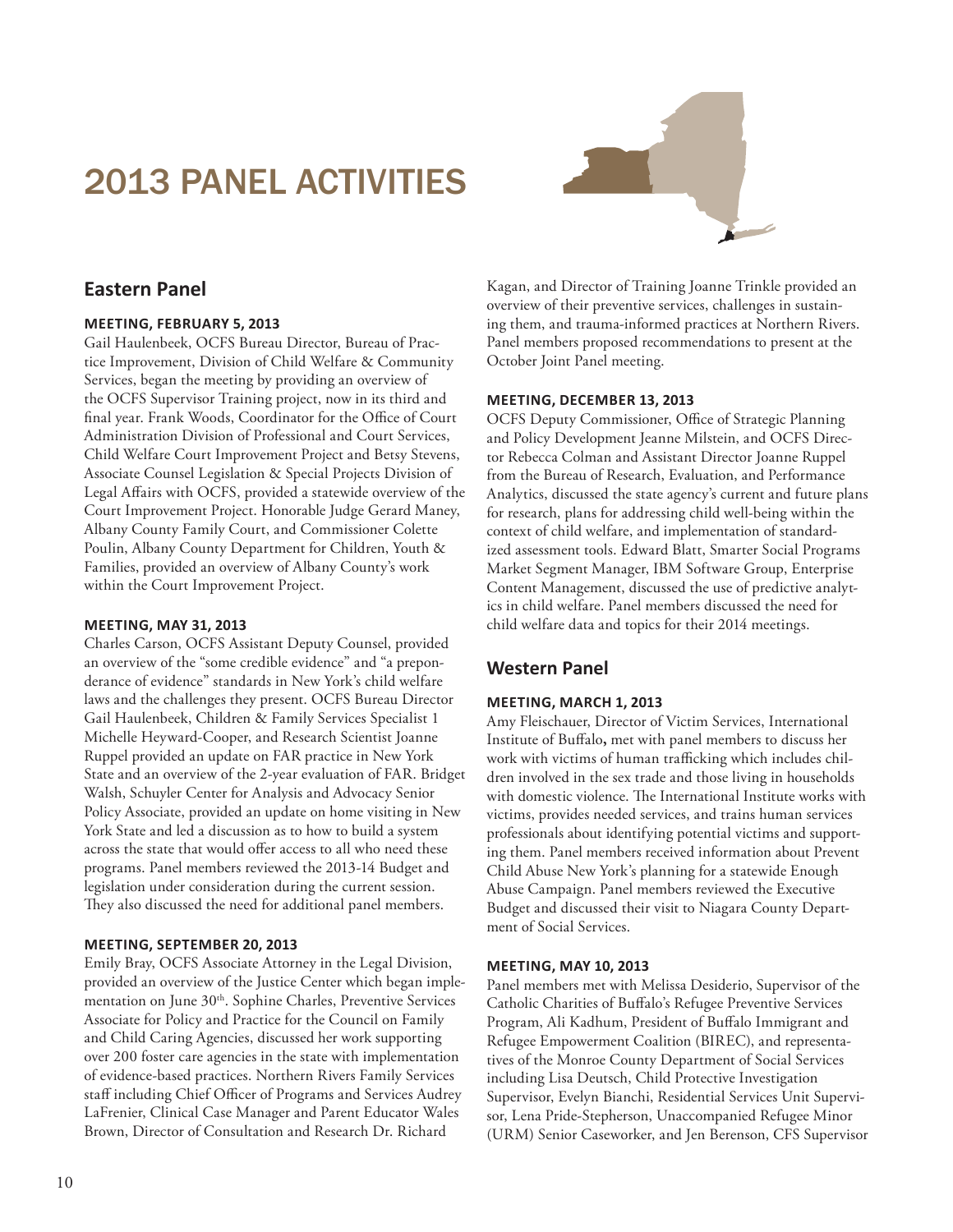of the URM Program. The meeting was devoted to a discussion of immigrant populations and the intersection with child welfare. Panel members reviewed child welfare legislation under consideration during the current session and discussed the need for and identified potential panel members. Members then went into Executive Session.

#### **MEETING, SEPTEMBER 13, 2013**

The Honorable Sharon S. Townsend, Supreme Court, 8th Judicial District, and the Honorable Joan Kohout, Monroe County Family Court, joined panel members for a discussion about the intersection of child welfare and the courts, the Court Improvement Project, and trends and challenges moving forward. Gerard Wallace, NYS Kinship Navigator program and Caterina Plotnicki, Program Operations and Coordinator for Catholic Charities of Buffalo, discussed the fate of kinship caregiver services in the state and challenges maintaining levels of service to families. Panel members proposed recommendations to present at the October Joint Panel meeting. Panel members also convened by phone on October 30<sup>th</sup>.

#### **MEETING, DECEMBER 6, 2013**

Panel members met in executive session for a large portion of their meeting. In addition, panel members discussed the need for child welfare data and topics for their 2014 meetings.

### **New York City Panel**

#### **MEETING, JANUARY 15, 2013**

New York City's Administration for Children's Services (ACS) Commissioner Ronald E. Richter, Executive Deputy Commissioner for the Division of Child Protective Services, Gilbert Taylor, Queens Borough Commissioner Marsha Kellam, Assistant Commissioner for System Development and Program Operations Bryan Kemp, and Associate Commissioner of Child Protection Eden Hauslaib met with panel members to provide an update on various projects and activities of the agency and to provide an overview of the implementation of Family Assessment Response pilot in a specified area of Queens. Details and updates were provided for Teen Preventive Services Initiative, Child Success, Close to Home, Early Learn NYC, and ACS Hurricane Sandy response.

#### **MEETING, APRIL 9, 2013**

Marika Turano, Director/Producer of the documentary, *The Word is Love*, presented a short clip of her movie which brings public awareness of children with incarcerated parents. Tanya Krupat, Program Director for the New York Initiative for Children of Incarcerated Parents with the Osborne Association, Tenisha Cummings, Attorney with the Family Defense Practice at The Bronx Defenders and Dinah Ortiz-Adames, Parent Advocate with The Bronx Defenders discussed the various challenges children and family members face when a parent is incarcerated, and particularly when a child is involved in the child welfare system as a result.

#### **MEETING, MAY 14, 2013**

Panel members met to review the discussion about children of incarcerated parents from their April meeting and plan for the June Joint Panel meeting with the Eastern and Western panels. They reviewed their past meetings and determined which items could be included in the 2013 Report and Recommendations. Panel members reviewed child welfare legislation introduced to date during the current session.

#### **MEETING, SEPTEMBER 10, 2013**

ACS Commissioner Ronald E. Richter, Executive Deputy Commissioner Gilbert Taylor, Assistant Commissioner Marsha Kellam, Deputy Commissioner Benita Miller, Director Tinaddine Turner, Deputy Commissioner Jacqueline McKnight and Director Kathleen Hoskins met with panel members to provide updates on the implementation of FAR in Queens and KinGAP. They also provided information regarding various ACS initiatives including a new Office of Education Support and Policy Planning. Panel members proposed recommendations to present at the October Joint Panel meeting.

#### **MEETING, NOVEMBER 19, 2013**

Dr. Jane Waldfogel, Compton Foundation Centennial Professor of Social Work for the Prevention of Children's and Youth Problems at Columbia University, met with panel members to discuss the needs of children and families within the child welfare system, the importance of FAR, and child welfare research findings from across the country. Panel members discussed the need for child welfare data and plans to reach out to the new administration in New York City.

### **Joint Panel Meetings**

#### **MEETING, JUNE 21, 2013**

The three New York State panels met with Commissioner Gladys Carrión who provided an update on various OCFS initiatives. Each panel provided an overview of their work and discussed their 2013 annual report.

#### **MEETING, OCTOBER 4, 2013**

Members of the three New York State Citizen Review Panels met to discuss their 2013 Annual Report and Recommendations. Diane Mastin, Senior Policy Associate with the Schuyler Center for Analysis and Advocacy, provided context for this year's recommendations. Panel members discussed and made decisions regarding the recommendations to include in the 2013 report and planned for 2014 meetings.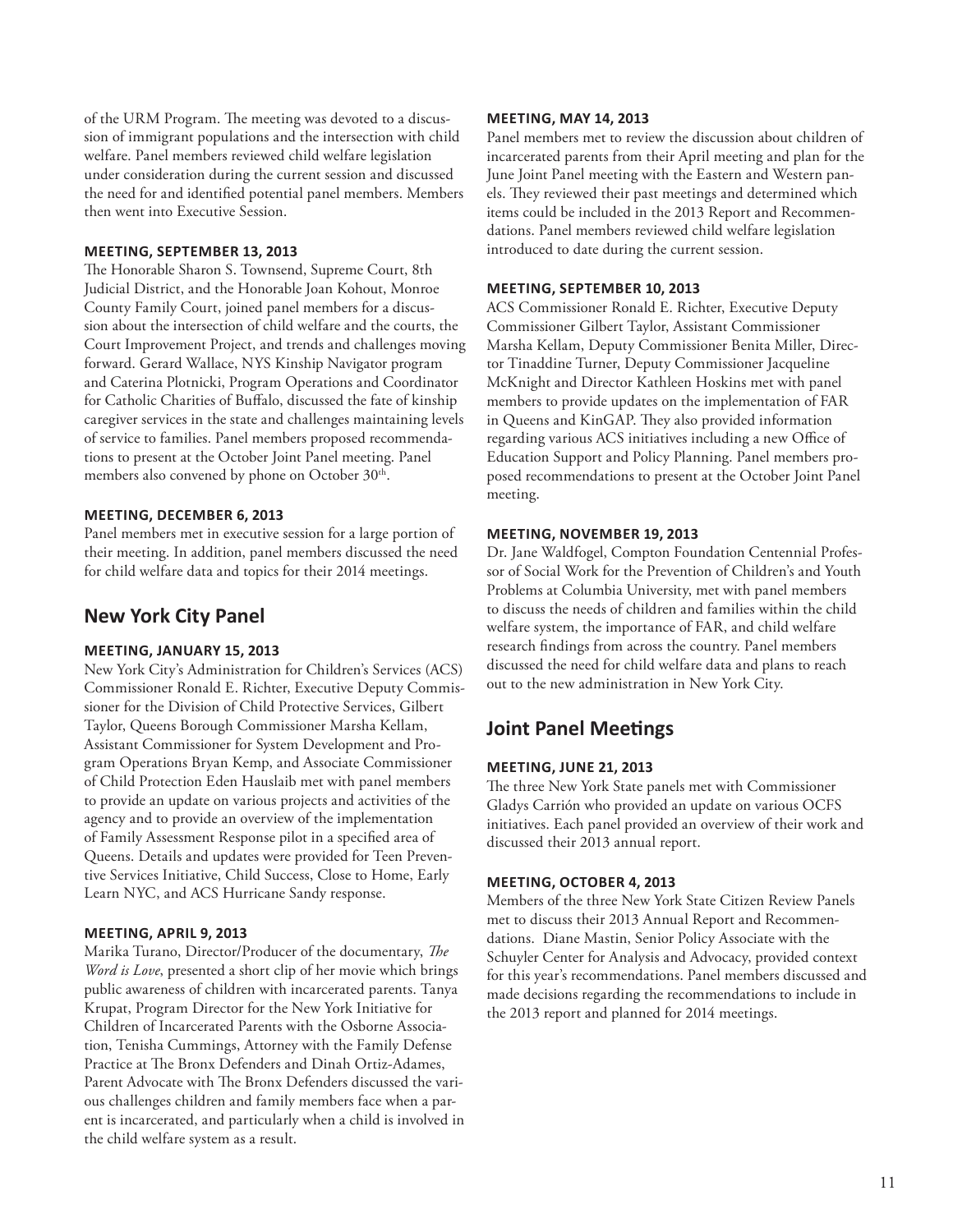### Endnotes

- <sup>1</sup> Gelles, R. J. & Perlman, S. (2012). Estimated Annual Cost of Child Abuse and Neglect. Chicago IL: *Prevent Child Abuse America*. Accessed at http://[www.preventchildabuse.org/images/](http://www.preventchildabuse.org/images/research/pcaa_cost_report_2012_gelles_perlman.pdf) [research/pcaa\\_cost\\_report\\_2012\\_gelles\\_perlman.pdf.](http://www.preventchildabuse.org/images/research/pcaa_cost_report_2012_gelles_perlman.pdf)
- <sup>2</sup> Florence, C., Brown, D. S., Fang, X. and Thompson, H. F. (2013). Health Care Costs Associated With Child Maltreatment: Impact on Medicaid. *Pediatrics;* 132.1-7. Accessed at [http://pedi](http://pediatrics.aappublications.org/content/early/2013/06/26/peds.2012-2212)[atrics.aappublications.org/content/early/2013/06/26/peds.2012-](http://pediatrics.aappublications.org/content/early/2013/06/26/peds.2012-2212) [2212](http://pediatrics.aappublications.org/content/early/2013/06/26/peds.2012-2212). Based on a survey of children who were subjects of a child maltreatment investigation regardless of whether or not they were substantiated. Those enrolled in Medicaid were matched to their claims and compared with the NSCAW 1999 and 2000.
- Florence, C., Brown, D. S., Fang, X. and Thompson, H. F. (2013).
- <sup>4</sup> U.S. Department of Health and Human Services. July 11, 2013 State Director Letter.
- <sup>5</sup> Felitti, V. J., Anda, R. F., Nordenberg, D., Williamson, D. F., Spitz, A. M., Edwards, V., Koss, M. P., and Marks, J. S. (1998). Relationship of Childhood Abuse and Household Dysfunction to Many of the Leading Causes of Death in Adults. *American Journal of Preventive Medicine*. 14 (4).
- <sup>6</sup> Larkin, H. and Johnson, M. (2010). Adverse childhood experiences (ACE) and breaking the cycle of homelessness. *National Health Care for the Homeless Conference and Policy Symposium*. San Francisco, CA.
- <sup>7</sup> Bell, W. C. (2013). Moving toward Hope, Paths to Keep Children Safe, Make Families Strong and Build Supportive Communities. *Casey Family Programs.*
- <sup>8</sup> Corso, P. S. (2010). Dollars and Lives: The Economics of Healthy Children. *Prevent Child Abuse America*.
- <sup>9</sup> Raising the Bar: Child Welfare's Shift Toward Well-Being (2013). *Center for the Study of Social Policy*.
- <sup>10</sup> U.S. Department of Health and Human Services (2013).
- <sup>11</sup> The New York City Administration for Children and Families was recently named as a recipient of a Title IV-E waiver for a demonstration project to reduce length of stay in foster care and improve outcomes.
- <sup>12</sup> New York State Office of Children and Family Services (2013). *Response to the 2012 Report and Recommendations of NYS Citizen Review Panels for Child Protective Services*.
- <sup>13</sup> Gettman, W. (2010). Preventive Testimony provided when Exec. Deputy Commissioner of the NYS Office of Children and Family Services.
- <sup>14</sup> U.S. Department of Health and Human Services (2013).
- <sup>15</sup> *New York State Citizen Review Panels for Child Protective Services 2009 Annual Report and Recommendations*.
- <sup>16</sup> *New York State Citizen Review Panels for Child Protective Services 2012 Annual Report and Recommendations*.
- <sup>17</sup> Ruppel, J. (2013). Presentation to the NYS Eastern Citizen Review Panel. New York State Office of Children and Family Services.
- <sup>18</sup> Allan, H., and Howard, M. (2013). Disparities in Child Welfare: Considering the Implementation of Differential Response. *National Quality Improvement Center*.
- <sup>19</sup> This is consistent with the federal government's encouragement for states to implement a differential response by requiring states in their CAPTA State Plan Assurances to address triage procedures, including the use of differential response, for the appropriate referral of a child not at risk of imminent harm to a community organization or voluntary preventive service (section 106(b)  $(2)(B)(v)$  of CAPTA).
- <sup>20</sup> New York State Office of Children and Family Services (2013). *FAR Evaluation Impact Study: Two-Year Follow-Up*. Accessed at [http://www.ocfs.state.ny.us/main/reports/FAR%20Research%20](http://www.ocfs.state.ny.us/main/reports/FAR%20Research%20Brief%20-%202%20yr%20followup%20FINAL%205-8-13.pdf) [Brief%20-%202%20yr%20followup%20FINAL%205-8-13.pdf](http://www.ocfs.state.ny.us/main/reports/FAR%20Research%20Brief%20-%202%20yr%20followup%20FINAL%205-8-13.pdf).
- <sup>21</sup> Disparity index is the ratio of the rate of the number of children for those in foster care, for example, per 1,000 children in a given population compared to the rate for White children.
- <sup>22</sup> Schuyler Center for Analysis and Advocacy and Prevent Child Abuse New York (2013). *Helping Vulnerable Families Gets Harder for Healthy Families NY*.
- <sup>23</sup> OCFS Bureau of Research, Evaluation and Performance Analysis. Data received March 25, 2013.
- <sup>24</sup> Chronic absenteeism is defined as missing more than 10% of the number of days in the school year no matter the reason. Truancy is typically refers to unexcused absences and is associated with students willfully missing school without the permission of an adult.
- <sup>25</sup> Bruner, C., Discher, A., and Chang, H. (2011). Chronic Elementary Absenteeism: A Problem Hidden in Plain Sight. *Attendance Works and Child & Family Policy Center*.
- <sup>26</sup> Bruner, C., Discher, A., and Chang, H. (2011).
- <sup>27</sup> Balfanz, R., Herzog, L., and MacIver, D. J. (2007). Preventing Student Disengagement and Keeping Students on the Graduation Path in Urban Middle-Grades Schools: Early Identification and Effective Interventions. *Educational Psychologist* 42 (4), 223-235.
- <sup>28</sup> OCFS Bureau of Research, Evaluation and Performance Analysis. Data received March 25, 2013.
- <sup>29</sup> New York State Kinship Navigator (2013). *A Tradition in Search of a Champion*.
- <sup>30</sup> New York State Office of Children and Family Services (2013). *Response to the 2012 Report and Recommendations of NYS Citizen Review Panels for Child Protective Services*.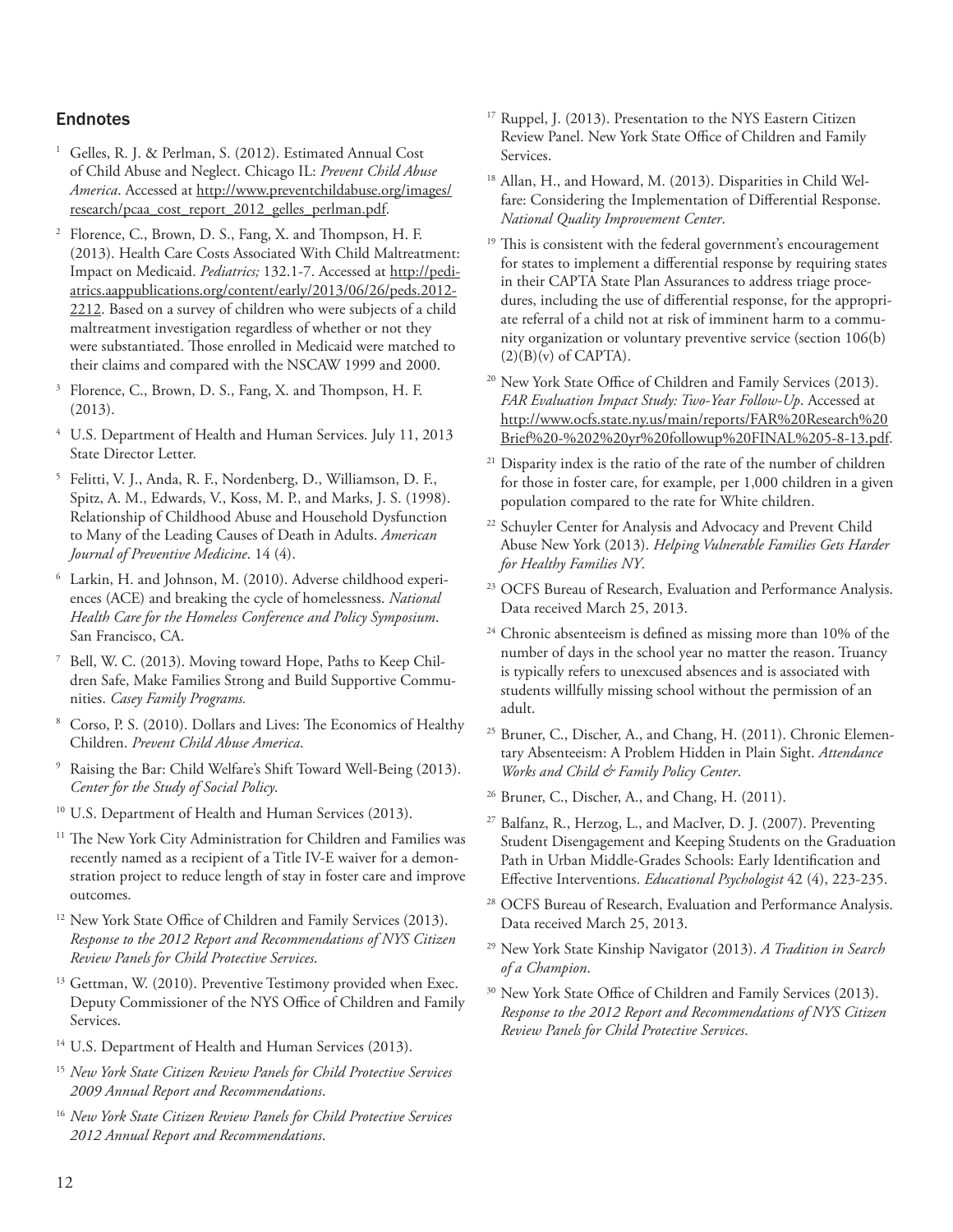#### **NEW YORK CITY CITIZEN REVIEW PANEL MEMBERS**

Jocelyn Brown, M.D., MPH *Director* Morgan Stanley Children's Hospital of NY-Presbyterian Executive

Jorge Saenz De Viteri *Chief Executive Officer* ECE Management NY Inc. Executive

Carmen Ortiz Hendricks *Dorothy and David I. Schachne Dean* Yeshiva University Wurzweiler School of Social Work Executive

Wayne Ho *Panel Co-Chair Chief Policy and Program Officer* Federation of Protestant Welfare Agencies Executive

David J. Lansner, Esq. *Partner* Lansner & Kubitschek Assembly

Sania Andrea Metzger, Esq. Law Office of Sania Metzger Assembly

Elba Montalvo *Panel Co-Chair President/CEO* Committee for Hispanic Children and Families Executive

Mathea C. Rubin *Parent* Senate

Dr. Harvey Silverstein *Deputy Chief Dental Consultant Chief Medical Examiner* New York City Medical Examiner Senate

Marion White *Founder/Executive Director* Child Abuse & Prevention Program, Inc. Executive

#### **EASTERN CITIZEN REVIEW PANEL MEMBERS**

Angela Baris *Retired, Program Coordinator* Northeast Parent & Child Society Executive

Edward Blatt, Ph.D. *Smarter Social Programs Market Segment Manager* IBM Software Group, Enterprise Content Management Executive

Lance R. Jackson *Retired, Executive Director* Northeast Parent & Child Society Senate

Mary McCarthy, Ph.D., LMSW *Director* Social Work Education Consortium *Co-Principal Investigator* National Child Welfare Workforce Institute School of Social Welfare, SUNY Albany Senate

JoAnn Merriman, M.S., PA-C *Pediatric Physician Assistant* Executive

Hector Ramirez *Panel Vice Chair President* The Archer Group Executive

Carrie Jefferson Smith, DSW, ACSW *Panel Chair Director, Associate Professor* School of Social Work, Syracuse University Executive

#### **WESTERN CITIZEN REVIEW PANEL MEMBERS**

Melissa Cavagnaro *Partner/Associate* Lipsitz Green Scime Cambria LLP Senate

Ellen T. Kennedy *Panel Chair Retired, Associate Professor of Social Work* Buffalo State College Executive

Paula Mazur, M.D. *Associate Professor of Clinical Pediatrics, Pediatric Emergency Medicine and Child Abuse Pediatrics* Women and Children's Hospital of Buffalo Executive

Stefan Perkowski *Program Director* Child & Adolescent Treatment Services Executive

Danny W. Sklarski *Town of Niagara Councilman* Senate

Sarlyn Tate *Panel Vice Chair Social Worker* Buffalo Psychiatric Center Executive

James A. Vazzana, Esq. *Managing Partner* ChamberlainD'Amanda Executive

Dennis Walczyk *Chief Executive Officer* Catholic Charities of Buffalo Assembly

Augusta Welsh *Director, Clinical Services* Genesee County Mental Health Services Senate

#### **FEDERAL LAW AND THE CITIZEN REVIEW PANELS**

The 1996 amendments to the federal Child Abuse Prevention and Treatment Act (CAPTA) mandate that states receiving federal funding under that legislation create volunteer Citizen Review Panels. The purpose of these panels is to assess whether state and local agencies are effectively carrying out their child protection responsibilities. The federal statute broadly defines the work of the Citizen Review Panels.

The panels must meet not less than once every three months and produce an annual public report containing a summary of their activities and recommendations to improve the child protection system at the state and local levels. They must evaluate the extent to which the state is fulfilling its child protective responsibilities under its CAPTA State Plan by:

- 1. Examining the policies, procedures, and practices of state and local agencies.
- 2. Reviewing specific cases, when warranted.
- 3. Reviewing other matters the panel may consider important to child protection, consistent with Section 106(c) (A) (iii) of **CAPTA**

Following the order of federal CAPTA Amendments of 1996, the New York State Legislature passed Chapter 136 of the Laws of 1999, establishing no less than three Citizen Review Panels, with at least one in New York City. The other panels are in Eastern and Western New York.

Each panel has up to thirteen members; the Governor appoints seven, with the Senate President and Assembly Speaker appointing three each.

For further information please visit the panels' website at www.citizenreviewpanelsny.org or contact:

Schuyler Center for Analysis and Advocacy 150 State Street, 4th Floor Albany, NY 12207 518-463-1896

Administrative support is provided to the panels by the Schuyler Center for Analysis and Advocacy.